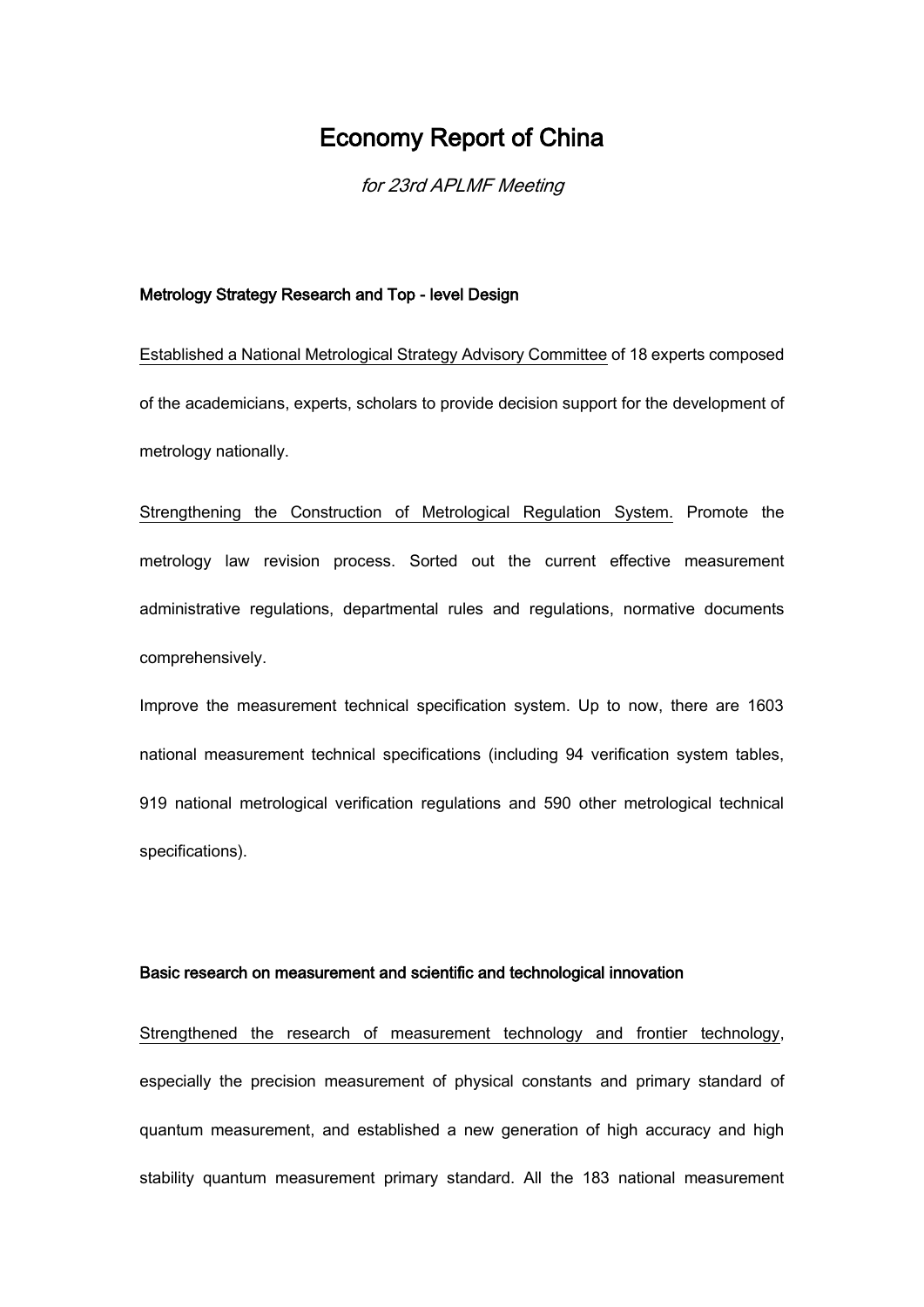primary standards were systematically reviewed, which further established the strategic status of national measurement primary standards. The 1343 national calibration and measurement capabilities based on national measurement primary standards were internationally recognized and ranked 4th in the world.

To strengthen the national reference material research and development. At present, a total of 9818 kinds of national reference material have been approved, including 2258 kinds of first class and 7560 kinds of second class, which cover 17 application areas determined by ISO standard materials committees such as food, clinical chemistry, environment, biomedicine and geology, and so on.

Constructing National Metrology Innovation System. Organized the drafting of the "Construction program of national metrology technology innovation base". Promote the construction of experimental base and other measurement technology innovation base in Changping Campus of National Institute of Metrology, China

# Industrial metrology and energy metrology

Promote the construction of national industrial metrology centers, approved to set up 16 national industrial metrology test center for equipment manufacturing and other fields. Edited case study of "100 case of how metrology provided service to industry". Up to now, a total of 4656 enterprises have obtain metrology management system certification, issued 3512 type approval certificate of import measuring instruments. Strengthen the energy metrology work planning and top-level design, drafted the work of energy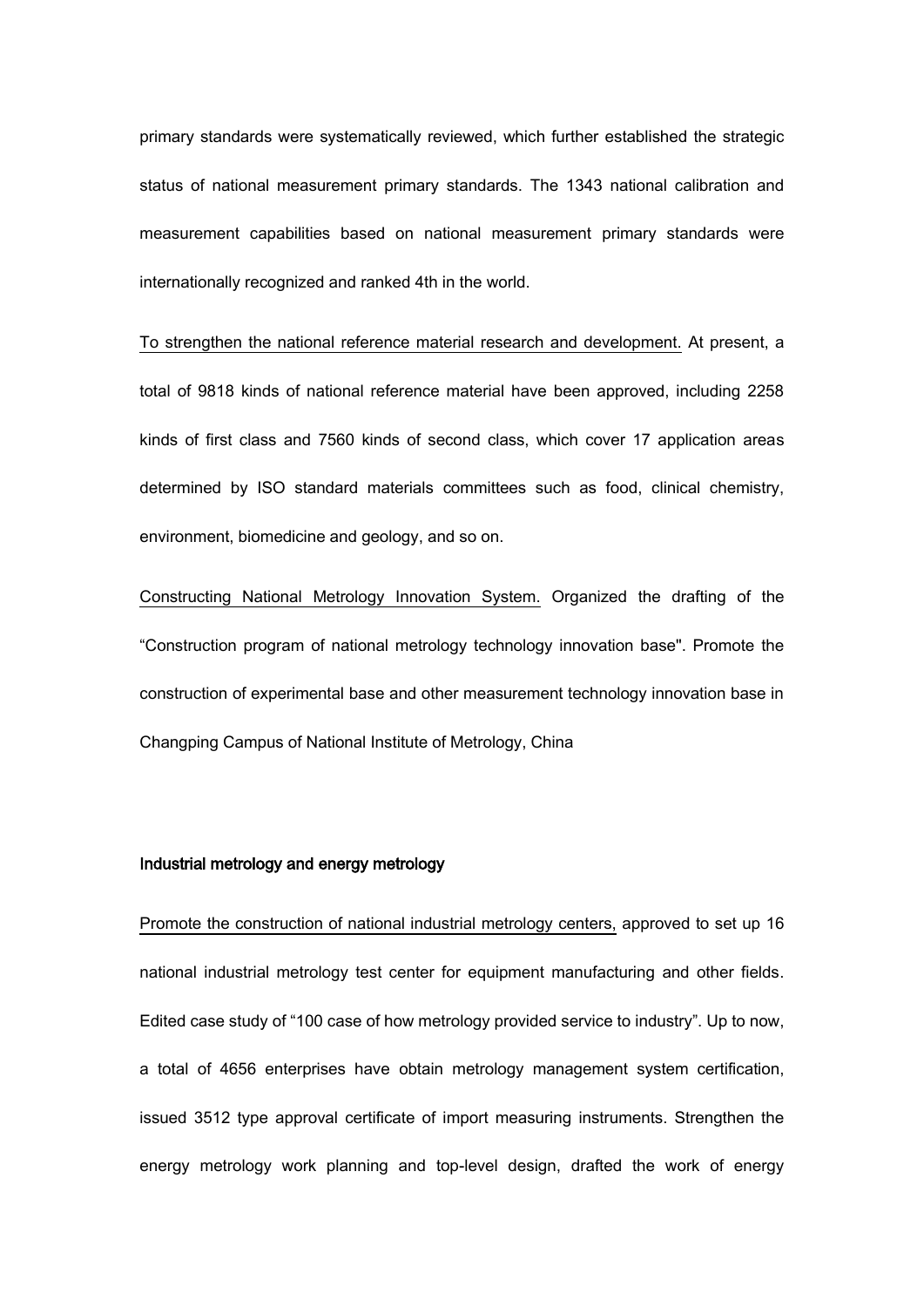measurement guidance.

#### Metrology Supervision and Management

To supervise and inspect the use of legal units of measurement in the press, publishing and television fields. Carried out the nationwide supervision and inspection on net content and packaging of pre-packaged goods.

### International Cooperation

Serve the development of "The Belt and the Road initiative". Released "The Belt and Road Vision and Actions for Cooperation in Metrology" in the "International Symposium on metrology promote industry" during the "2016 Silk Road International Expo and the 20th Investment & Trade Forum for Cooperation between East & West China" held in May 14<sup>th</sup> in Xi'an China. It further strengthen the cooperation and exchanges with Republic of Korea, Russia, the United Kingdom and countries along the "The Belt and the Road ".

July 18, 2016, the International Organization of Legal Metrology (OIML) established the world's first "OIML Pilot Training Center (OPTC)" in China. OPTC training course on non-automatic weighing instruments was held through July 18-22, in Beijing, China. Trainer from BIML, PTB and NIM and participants from 21 economies attended the training as trainees.